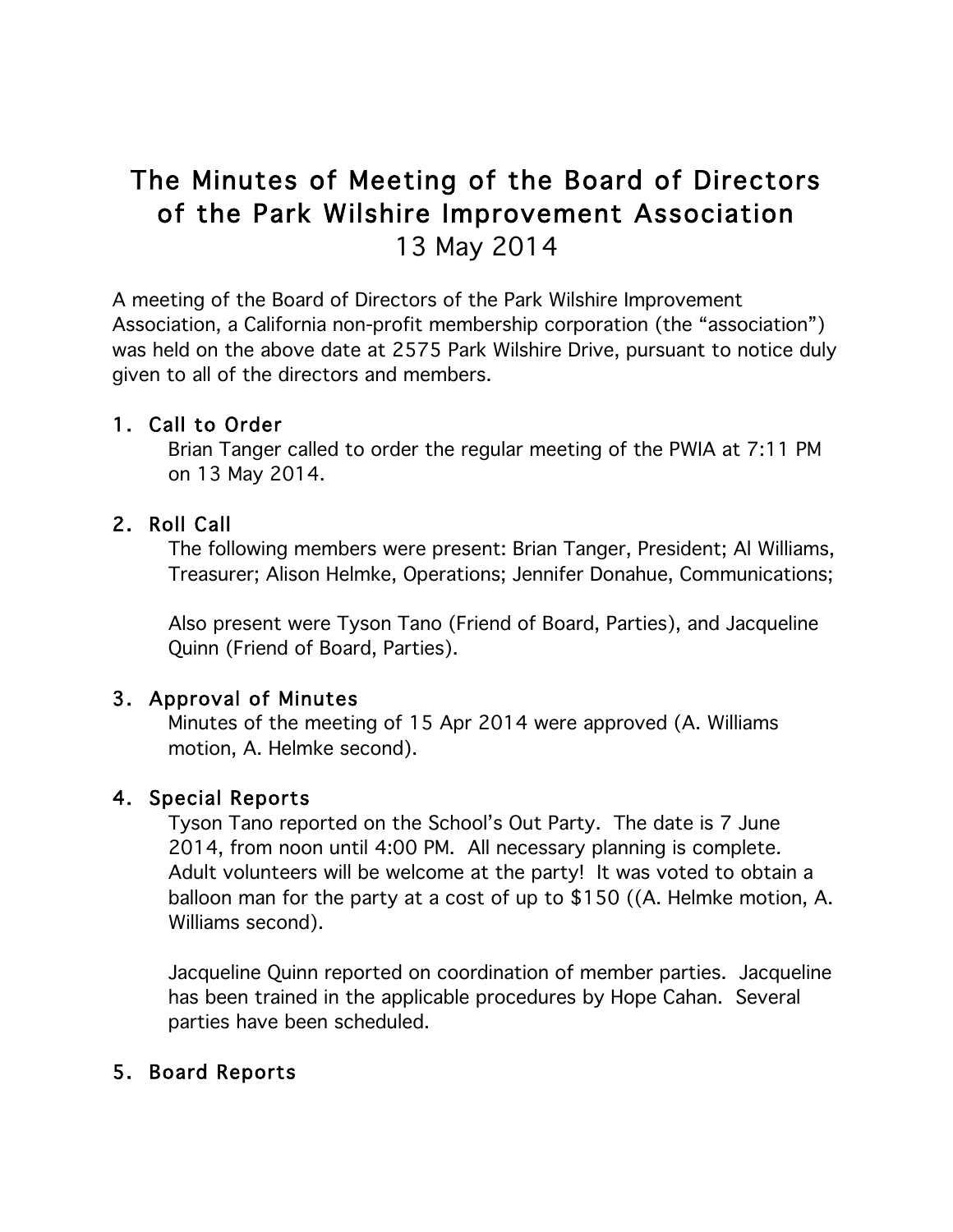Treasurer: Al Williams: Checking account balance is \$128,051. Reserve savings account balance is \$195,023. The Association took in \$145,684 in April in the form of various dues and fees.

The presence of three unauthorized people swimming on 12 May, as reported by a member, was discussed. Their identities are not certain but it was voted that H. Cahan should discuss the matter with one PWIA lifeguard who may be involved (A. Helmke motion, A. Williams second). B. Tanger will discuss this with H. Cahan.

Membership: J. Shaw (given by Brian Tanger): There are presently 237 non-resident members for the 2014 season.

Guards: Lifeguard pay was discussed informally at an earlier Board meeting. It was again agreed after discussion that the lifeguard pay schedule should remain unchanged, principally because there does not seem to be difficulty in staffing the pool. Lauren Barnes, the lifeguard manager, reported by letter that swim lesson enrollment is lower than at this time in previous years, and that all necessary guards have been hired.

Operations: Alison Helmke: The annual cleanup party is scheduled for 9:00 AM until noon Sunday, 18 May. Bathroom repairs are continuing. The pool maintenance company is to be informed that the gas powered pool heaters should be turned on. The pool will be made available for members at 1:00 PM on Sunday, 18 May. It is not possible for members to have access to the pool during the week of 12 – 17 May because members' key access cards cannot be activated in time.

Communications: Jennifer Donahue: An e-mail blast will be sent to the membership regarding the cleanup party and pool opening, both scheduled for Sunday, 18 May.

# 5. New Business

WiFi: B. Tanger had surveyed potential suppliers of WiFi service for the pool. It was agreed that all suppliers were more costly than we wished to spend. Since the principal intended purpose of an internet capability at the pool is to allow Lauren Barnes to do more of her Pool Manager work at the pool, the board voted to look into an internet hotspot capability for Lauren to use (A. Williams motion, J. Donahue second).